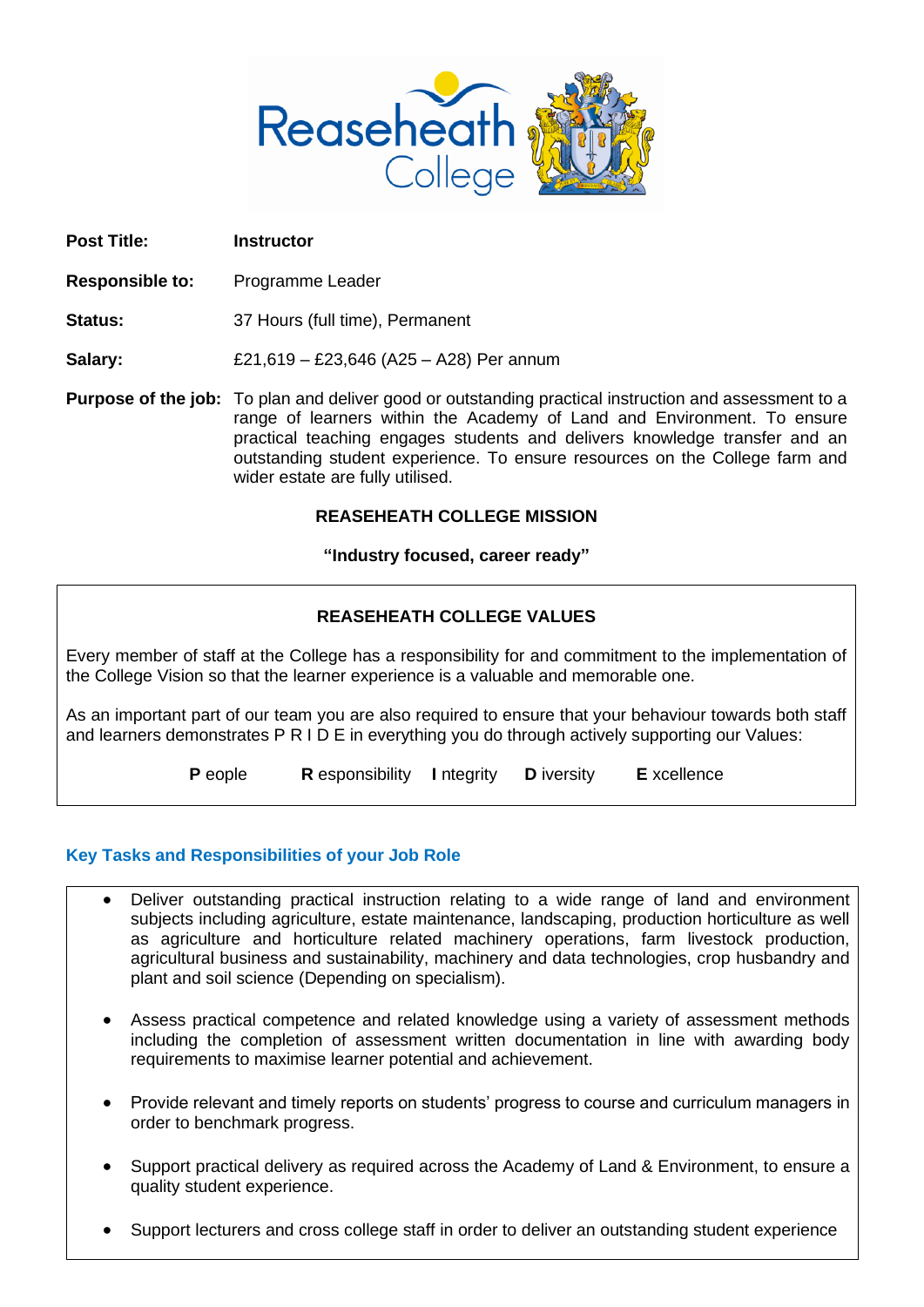- Update and engage by using MS Teams and other VLE's as required.
- Undertake continual professional development to ensure up to date technical knowledge, teaching skills and expertise in order to maximise effective knowledge transfer to colleagues and learners
- Input information on to Promonitor regularly including student achievement and target setting in order to monitor the development of students.
- Maintain work areas, equipment, and surrounding environment in a good safe condition in order to ensure the highest standards of safety, cleanliness and hygiene.
- Ensure the College's safety standards, policies and specific protocols are implemented at all times including practical risk assessments.
- Responsible for developing and maintaining the curriculum documentation, including (but not limited to) writing relevant documentation including schemes of work and participating in quality assurance processes.
- Keep accurate records including registers, assessments, tracking, and target setting using the pro suite of software or other relevant method, in order to meet legislative requirements.
- Assist in cross college activities as appropriate by supporting student recruitment, enrolment and open days as required to enhance the reputation of the Academy and the College. To promote progression of existing students through the provision of information and guidance
- Contribute to the marketing and promotion of academic programmes and commercial activities by representing the College at internal and external events as required, in order to increase student recruitment and enhance the reputation of the College. This may include evening and weekend work.
- Meet the needs of academic teaching programmes and our Stakeholders, in order to provide an outstanding educational and customer experience
- Contribute to a high performing Academy through effective teamwork, knowledge transfer, maintenance of records and communication which ensures accountability and clarity of objectives and which utilises and develops the skills, knowledge and competencies of all staff members.
- Attend all mandatory training events in order to understand and apply policies and procedures relating to Health and Safety, Finance, Safeguarding and Equality and Diversity matters.
- Utilise learning resources and opportunities fully and effectively to maximise the learner experience and employability.
- Actively involved in curriculum development including attendance and participation in team meetings.
- Contribute effectively to improvement of KPIs.
- Assist the Curriculum Manager to ensure the Academy is managed within budgeted limits and in accordance with the College's financial regulations and procedures.
- Ensure that best value for money is achieved for the department and seeks opportunity to innovate and maximise utilisation of college resources in order to ensure cost effective and quality delivery to our customers.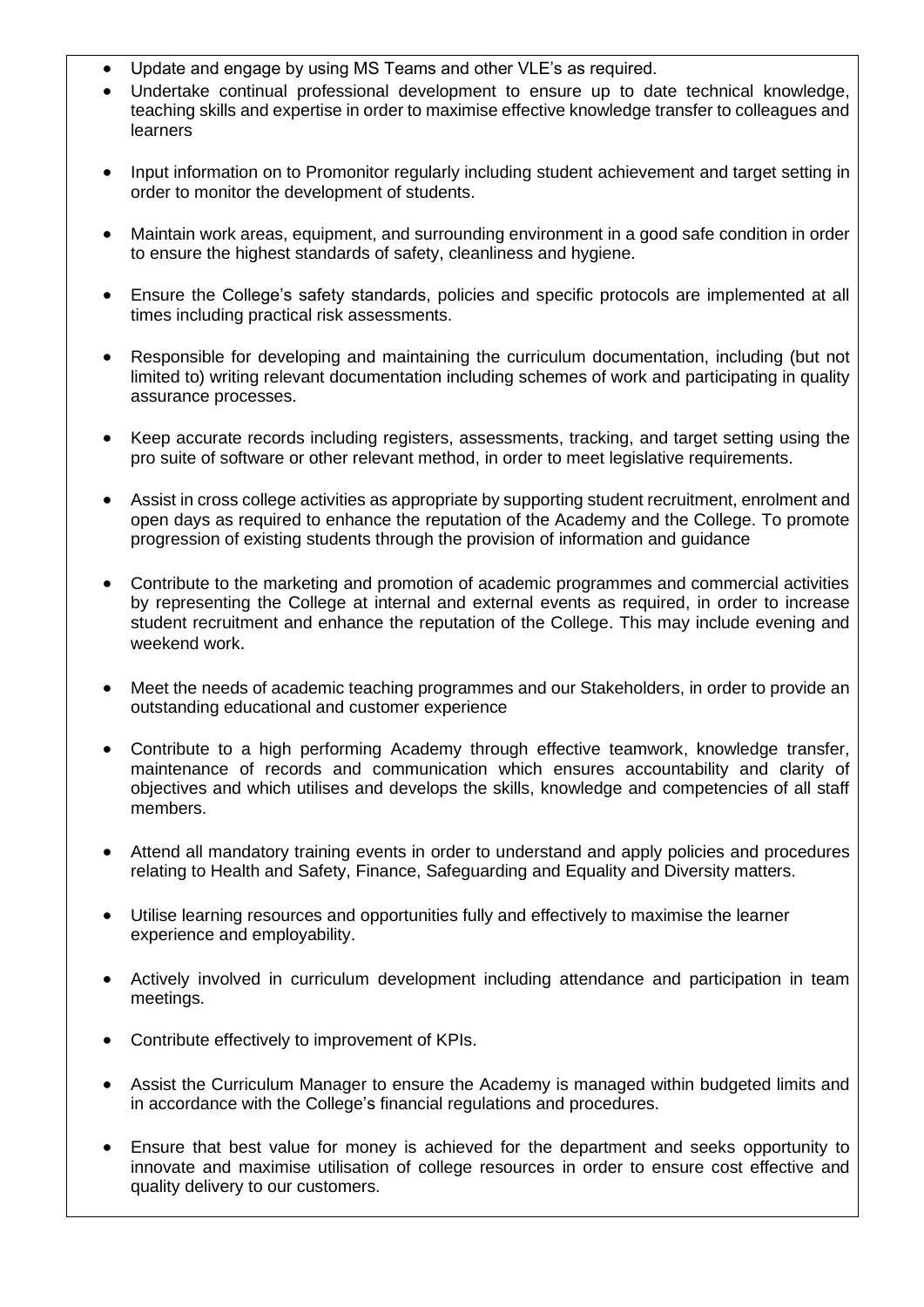## **PLEASE NOTE**

Reaseheath is an education establishment within an ever changing service and all staff are expected to participate constructively in College activities and to adopt a flexible approach to their work.

Your job description will be reviewed during your annual Performance Development and Review interview, and will be varied in the light of the changing business needs of the College.

The job description is not intended to be exhaustive and is only indicative of the nature and level of the responsibilities associated with the post at the date it was drawn up. Your duties may vary from time to time without changing the general character of the post or the level of responsibility. Such variations are a common occurrence and cannot of themselves justify a reconsideration of the terms and conditions of employment associated with the post.

Please note this role constitutes 'regulated activity' as defined by the Protection of Freedom Act 2012. The successful candidate will therefore be required to undertake an enhanced DBS with barred list information prior to starting employment.